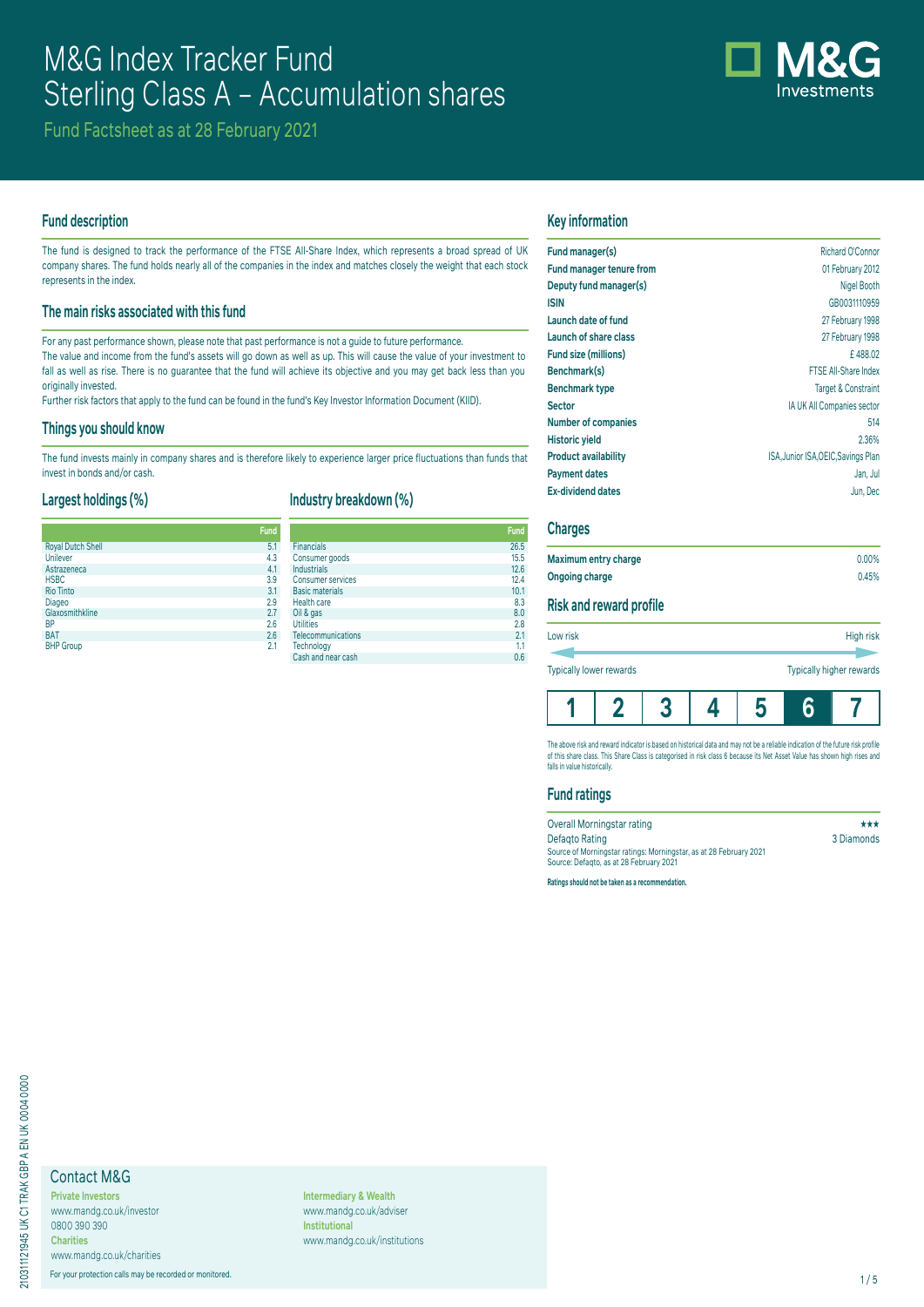# **Fund codes and charges**

|                       |              |                   |                 |                           |         |                       | <b>Minimum</b> | <b>Minimum</b> |
|-----------------------|--------------|-------------------|-----------------|---------------------------|---------|-----------------------|----------------|----------------|
|                       |              |                   |                 | <b>Share class launch</b> | Ongoing |                       | <i>initial</i> | top up         |
| <b>Share class</b>    | <b>ISIN</b>  | <b>Bloomberg</b>  | <b>Currency</b> | date                      | charge  | <b>Historic vield</b> | investment     | investment     |
| <b>Sterling A Acc</b> | GB0031110959 | <b>MGSINTA LN</b> | <b>GBP</b>      | 27/02/1998                | 0.45%   | 2.36%                 | £500           | £100           |
| Sterling A Inc        | GB0031110843 | <b>MGSINTILN</b>  | <b>GBP</b>      | 27/02/1998                | 0.45%   | 2.85%                 | £500           | £100           |
| Sterling   Acc        | GB00BJXT7941 | N/A               | <b>GBP</b>      | 06/12/2019                | 0.20%   |                       | £50,000        | £10,000        |

Any ongoing charge rigure with "inducates an estimate. The ongoing charge may vary from year to year and excludes portroill transaction costs. The charges are mostly, if not exclusively, the Annual Charge and Charges are o

# **Single year performance (5 years)**

| <b>From</b>                     | 01/03/20 | 01/03/19 | 01/03/18 | 01/03/17 | 01/03/16 |
|---------------------------------|----------|----------|----------|----------|----------|
| To                              | 28/02/21 | 29/02/20 | 28/02/19 | 28/02/18 | 28/02/17 |
| Sterling A Accumulation         | $3.2\%$  | $-1.6%$  | $1.3\%$  | 4.5%     | 23.1%    |
| <b>FTSE All-Share Index</b>     | 3.5%     | $-1.4%$  | 1.7%     | 4.4%     | 22.8%    |
| Annual performance 2020 : -9.9% |          |          |          |          |          |

**Performance over 5 years**



#### **Past performance is not a guide to future performance.**

**Performance comparison:** The fund is passively managed. The index is a constraining benchmark for the fund . The fund aims to track the return of the index. The fund's portfolio holdings are therefore<br>unlikely to signific

**Source: Morningstar, Inc and M&G, as at 28 February 2021.** Returns are calculated on a price to price basis with income reinvested. Benchmark returns stated in GBP terms.

**Performance charts © 2021 Morningstar Inc., All Rights Reserved.** The information contained within: (1) is proprietary to Morningstar and/or its content providers; (2) may not be copied or distributed; and (3) is not warranted to be accurate, complete or timely. Neither Morningstar nor its content providers are responsible for any damages or losses arising from any use of this information.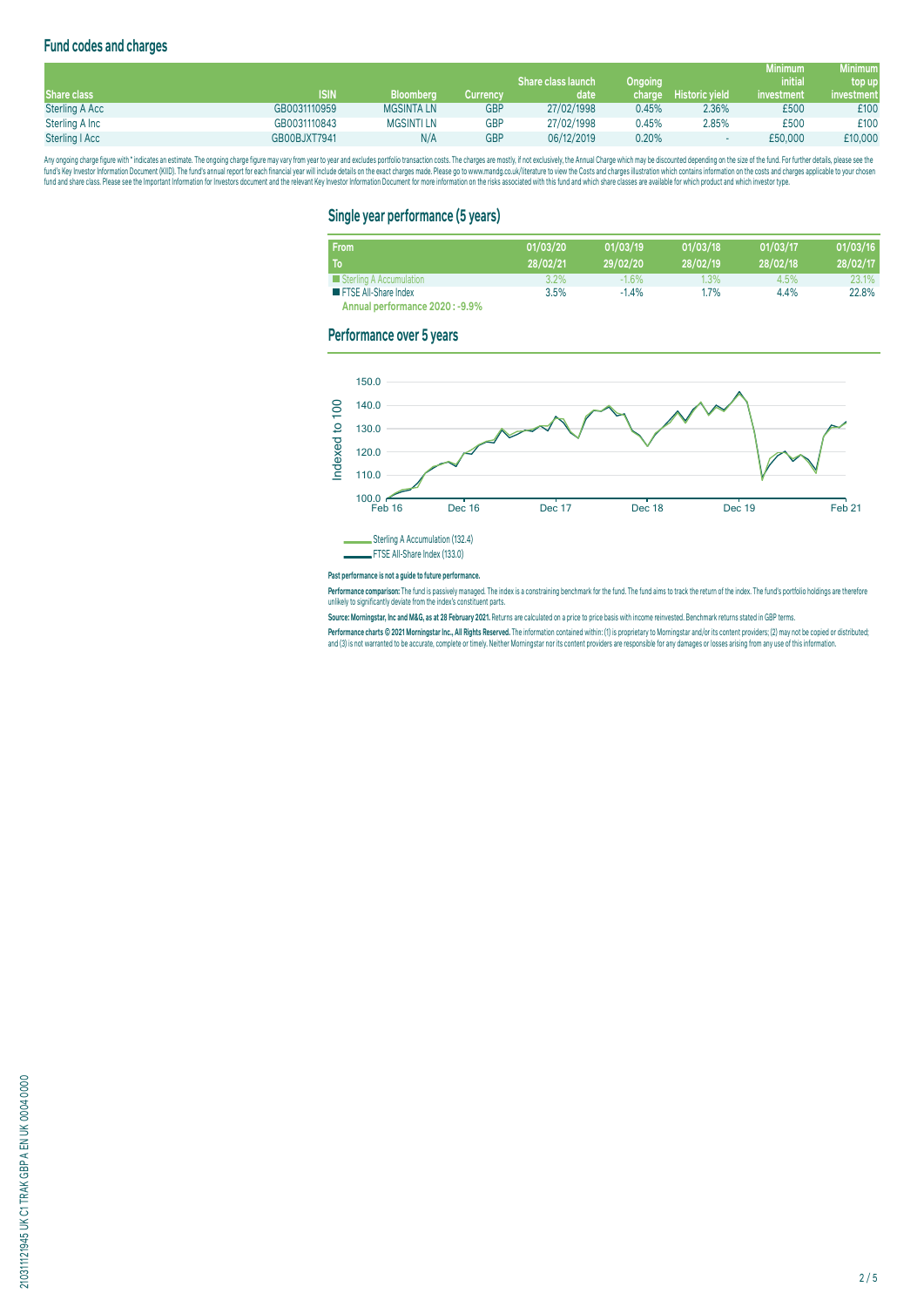## **ESG Integrated funds**



Funds that integrate financially material ESG data into the risk management and decision-making process, as well as our company-wide exclusions (cluster munitions and antipersonnel mines). Some strategies may have some additional ESG exclusions.

# **Approach to responsible investment**

|                                              | Yes | <b>No</b> | N/A |
|----------------------------------------------|-----|-----------|-----|
| <b>ESG integration</b>                       |     |           |     |
| <b>Additional ESG specifications</b>         |     |           |     |
| <b>Exclusions</b>                            |     |           |     |
| Cluster munitions & anti personnel landmines |     |           |     |
| Other exclusions or restrictions             |     |           |     |
| <b>Voting</b>                                |     |           |     |
| Engagement                                   |     |           |     |

Please see glossary for further explanation of these terms.

# **ESG Standard Glossary**

#### **Additional ESG specifications:** In the context of M&G, these are funds managed with an explicit ESG objective, outcome or in accordance with specific ESG criteria, and will have a number of minimum exclusions in place.

**Engagement:** Interaction with company management on various financial and non-financial, including ESG, issues. Engagement allows investors to better understand how a company is undertaking its operations and how it is interacting with its stakeholders, as well as advising on and influencing company behaviour and disclosures where appropriate.

**ESG integration:** Describes the explicit and systematic inclusion of Environmental, Social and Governance factors in investment analysis and investment decisions. It underpins a responsible investment approach, and allows investors to

better manage risk and generate sustainable, long-term returns.

**Exclusions:** The exclusion or restriction of investments based on the sector in which they operate, the products or services they provide or for other specific criteria, i.e. they are deemed to be in breach of the United Nations Global Compact principles on human rights, labour the environment and anti-corruption.

**Voting:** As the partial owners of a company, shareholders have the right to vote on resolutions put forward at a company's annual general meeting. These resolutions include the re-election of directors, executive remuneration and business strategy, among others, and may include resolutions put forward by shareholders.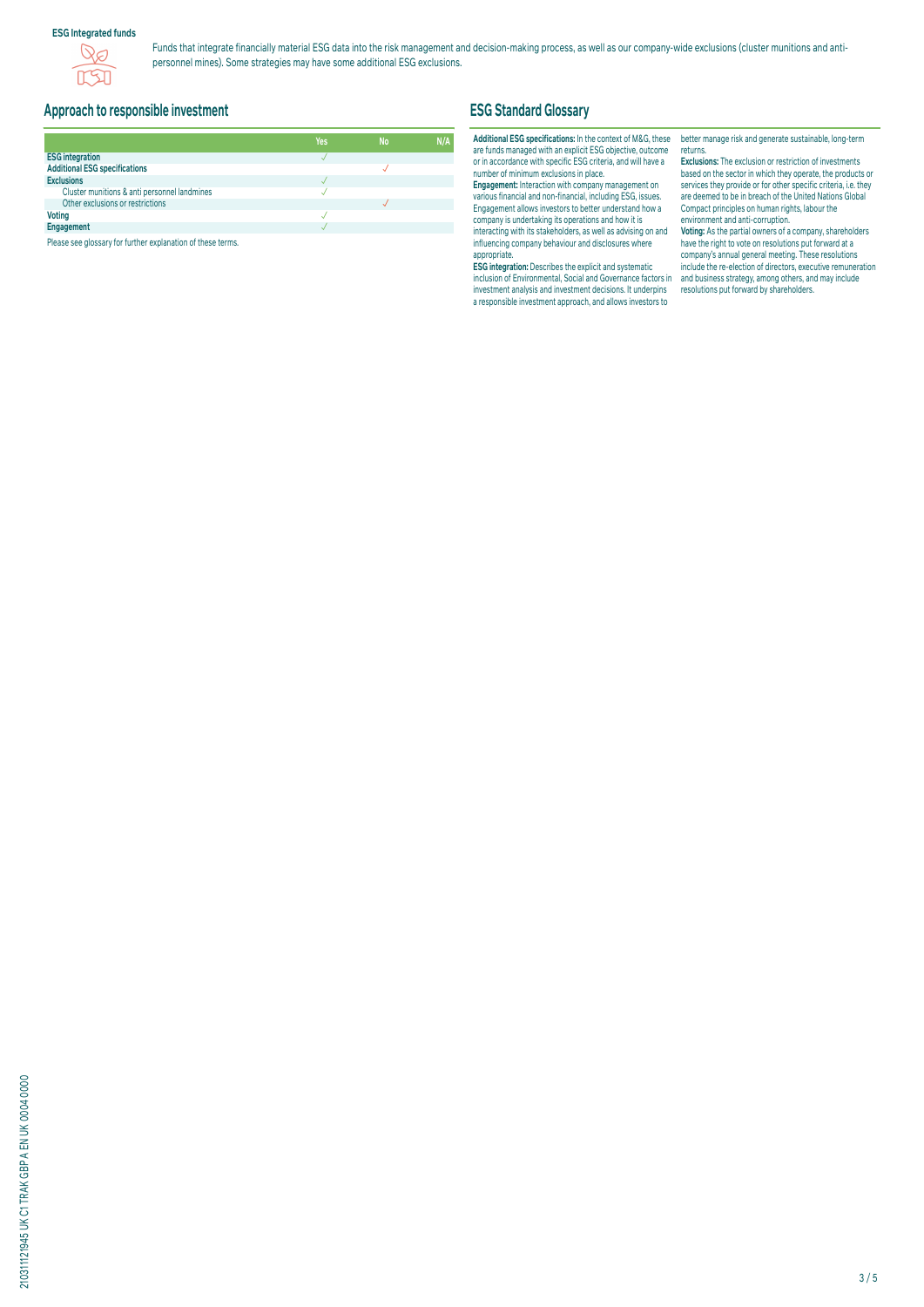The M&G Index Tracker Fund is a sub-fund of M&G Investment Funds (2).

The Morningstar Overall Rating based on the fund's Sterling Class A shares. Copyright © 2021 Morningstar UK Limited. All Rights Reserved. Ratings should not be taken as recommendation.

This financial promotion is issued by M&G Securities Limited which is authorised and regulated by the Financial Conduct Authority in the UK and provides ISAS and other investment products. The company's registered office i